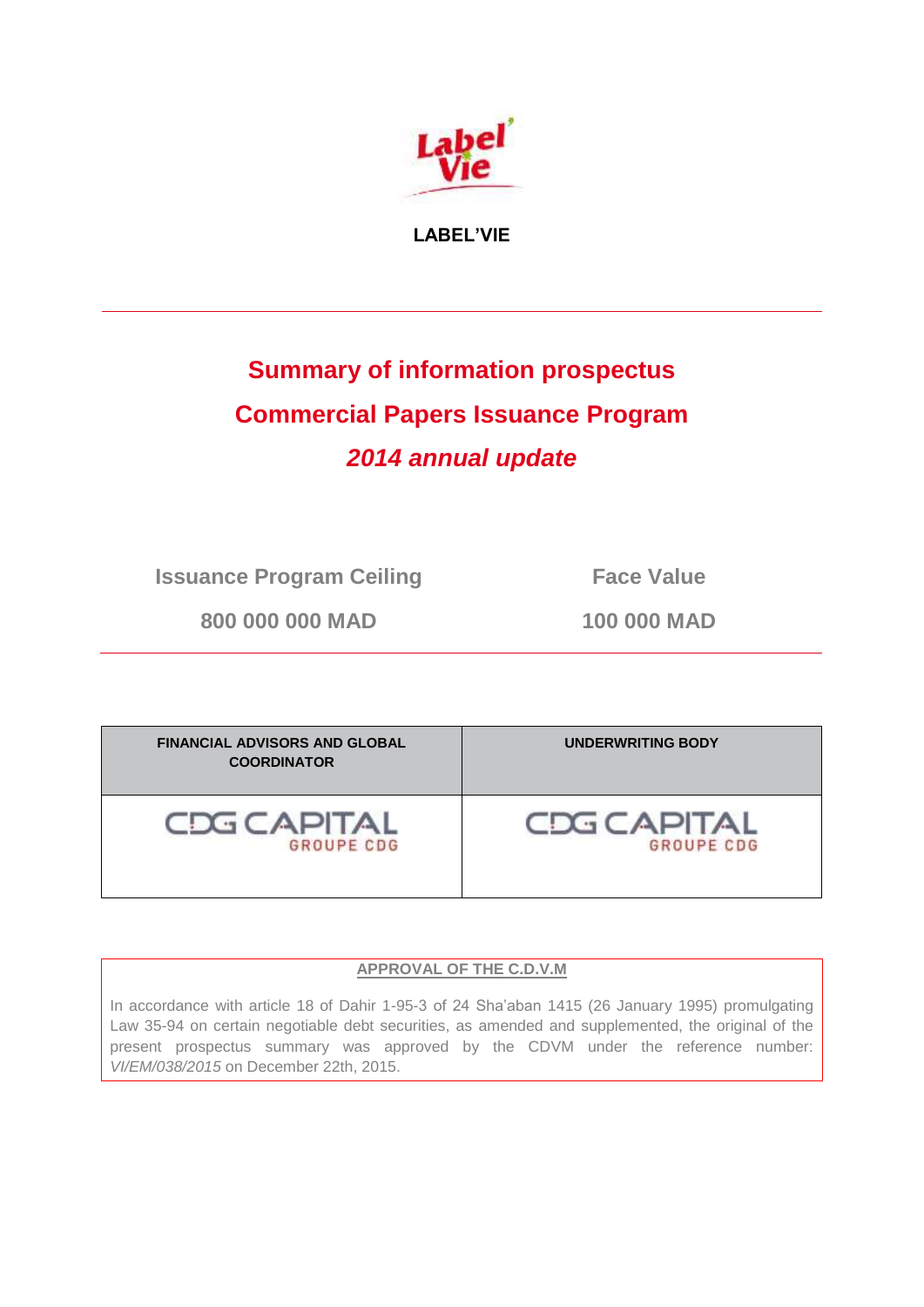

# **Warning**

On December 22th 2015, the CDVM approved a prospectus related to the annual update of the commercial paper issuance program by Label'Vie.

The prospectus approved by CDVM may be consulted at any time at the registered headquarters of Label'Vie and at its financial advisor, CDG Capital. It will also be made available at the headquarters of the placement agents in a deadline of 48 hours maximum.

The prospectus is also available on the CDVM website: [www.cdvm.gov.ma.](http://www.cdvm.gov.ma/)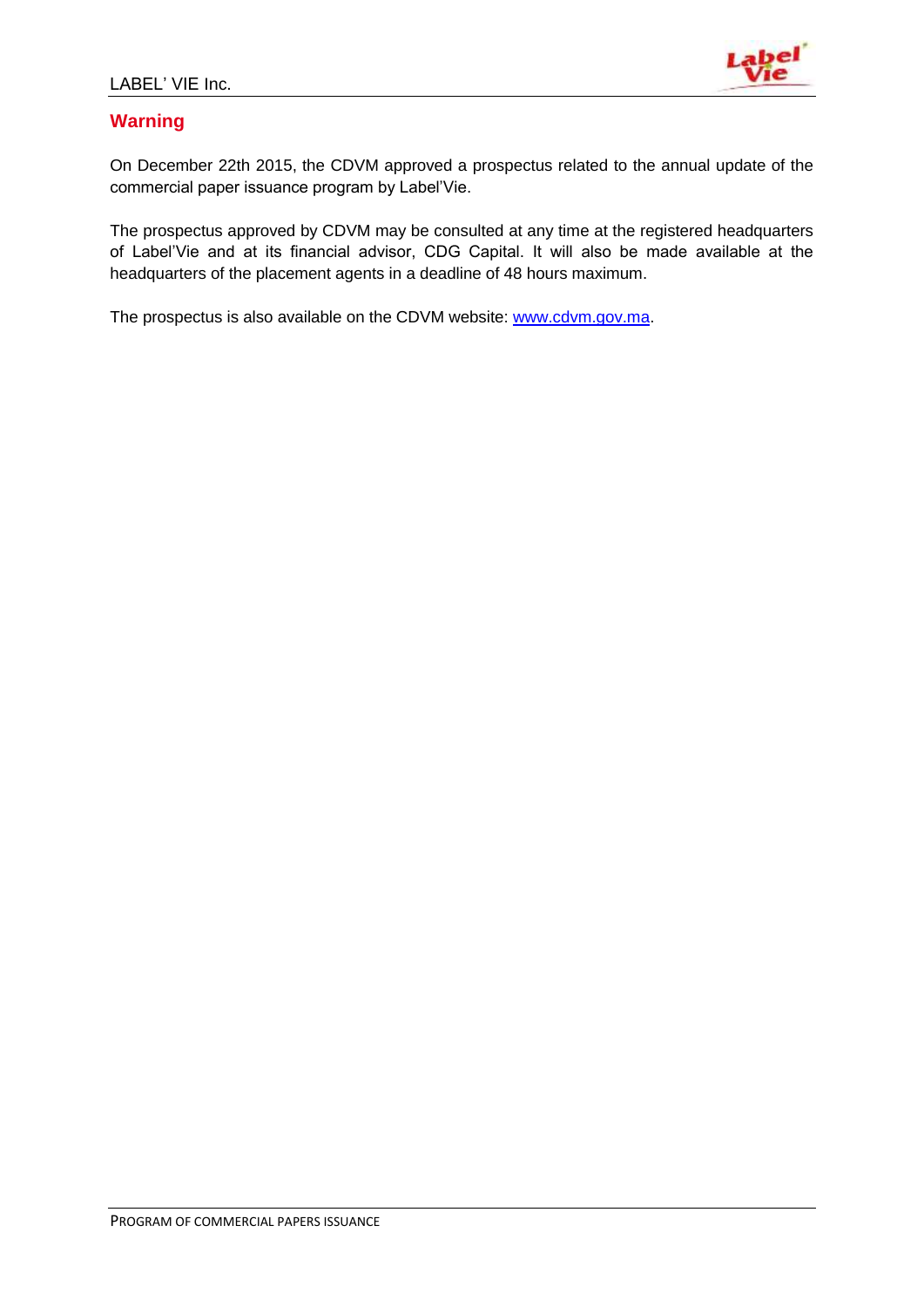

### **I. INTRODUCTION OF THE OPERATION**

**1. Objectives of the Operation** 

The Label'Vie Inc. would like to start a commercial papers issuance Program in order to:

- Deal with the temporary cash-flow needs induced by changes working capital requirement during the year;
- Vary funding sources in order to better negotiate with its financial partners;
- **•** Optimize the cost of short-term financing by partially substituting commercial papers to existing bank loans;
- Consolidate its image among institutional investors through increased visibility on the capital market.

| Nature of securities               | Negotiable debt securities dematerialized by registration with the<br>Central Depositary (Maroclear) and registered in an account with<br>authorized affiliates.                     |
|------------------------------------|--------------------------------------------------------------------------------------------------------------------------------------------------------------------------------------|
| <b>Legal form of securities</b>    | Commercial Papers out to bearer                                                                                                                                                      |
| <b>Issuance ceiling</b>            | 800 000 000 MAD                                                                                                                                                                      |
| Face value                         | 100 000 MAD                                                                                                                                                                          |
| <b>Number of securities</b>        | 8 0 0 0                                                                                                                                                                              |
| <b>Maturity</b>                    | Between 10 days and 1 year                                                                                                                                                           |
| <b>Enjoyment date</b>              | At the date of payment.                                                                                                                                                              |
| Interest rate                      | Determined for each issue depending on market conditions                                                                                                                             |
| <b>Interest</b>                    | Post-counted.                                                                                                                                                                        |
| <b>Coupon payment</b>              | In fine, at due date of each commercial paper                                                                                                                                        |
| Repayment                          | In fine, at due date of each commercial paper                                                                                                                                        |
| <b>Assimilation clause</b>         | The commercial paper issued is not assimilated to any previous<br>issue                                                                                                              |
| <b>Negotiability of securities</b> | No restriction is imposed by the conditions of the issuance in regards<br>to the negotiability of the issued commercial paper. The securities<br>are negotiable by mutual agreement. |
| <b>Guarantee</b>                   | The issue is not the subject of any guarantee                                                                                                                                        |
| Ranking                            | The issuance program of commercial paper is not subject to any<br>other indebtedness of the company.                                                                                 |

**2. Information on the securities to be issued**

### **3. Body in charge of investment – Financial intermediary**

| Financial advisor and global<br>coordinator                      |                    | Tour Mamounia, Place Moulay<br>El Hassan – Rabat            |  |  |  |
|------------------------------------------------------------------|--------------------|-------------------------------------------------------------|--|--|--|
| Underwriting body                                                | <b>CDG CAPITAL</b> | <b>Phone: 05 37 66 52 52</b><br><b>Fax</b> : 05 37 66 52 80 |  |  |  |
| Domiciliation agent, providing<br>the Issuer's financial service |                    |                                                             |  |  |  |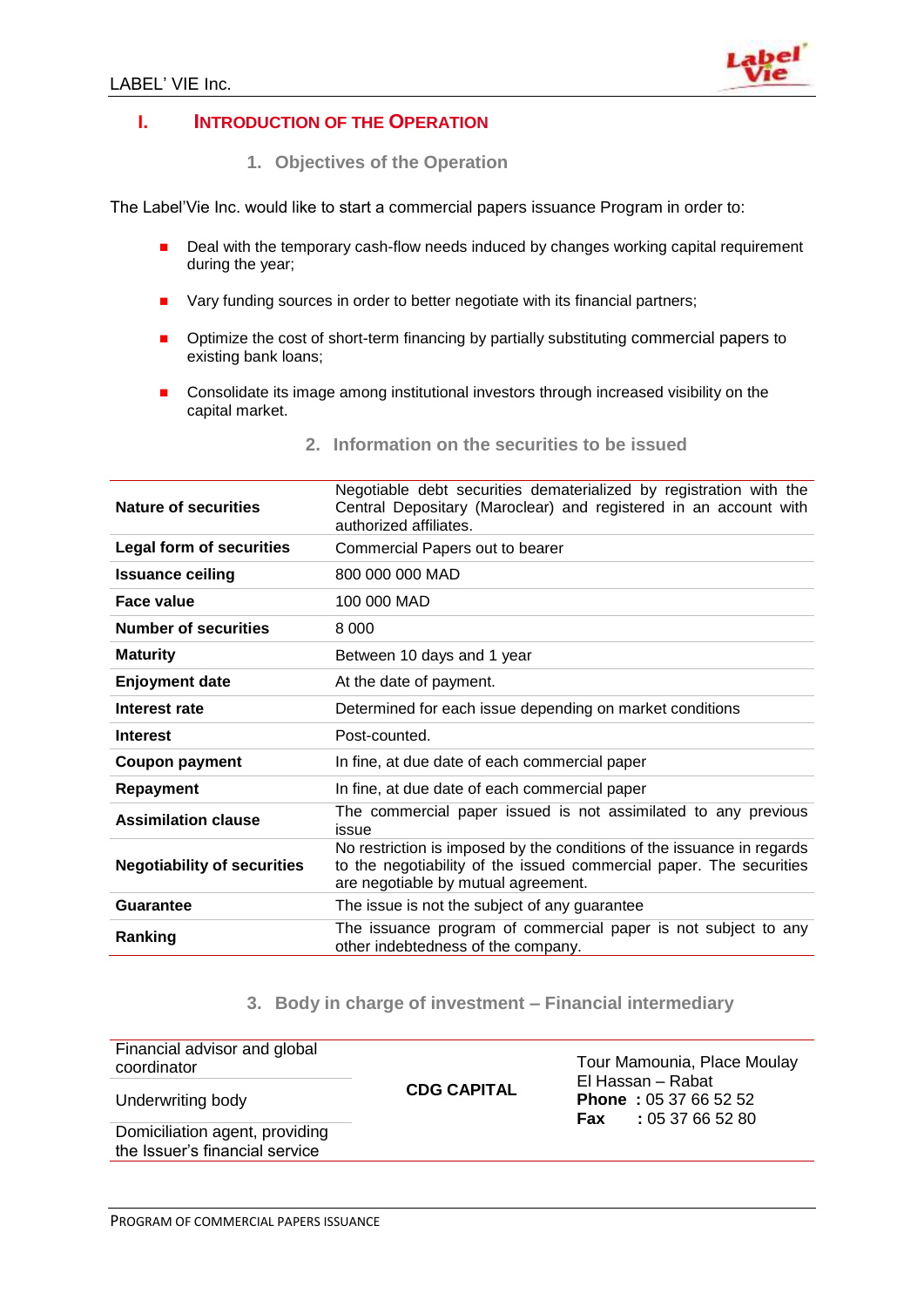

# **II. LABEL'VIE INC. PRESENTATION**

**1. General information** 

| <b>Company name</b>                              | Label'Vie S.A                                                                                                                                                                                                                                                                                                                                                                                                                                                                          |
|--------------------------------------------------|----------------------------------------------------------------------------------------------------------------------------------------------------------------------------------------------------------------------------------------------------------------------------------------------------------------------------------------------------------------------------------------------------------------------------------------------------------------------------------------|
| <b>Registered office</b>                         | Rabat- Souissi, Km 3,5, angles rue Rif et Zaërs                                                                                                                                                                                                                                                                                                                                                                                                                                        |
| Phone                                            | 05 37 56 95 95                                                                                                                                                                                                                                                                                                                                                                                                                                                                         |
| Fax                                              | 05 37 56 95 66                                                                                                                                                                                                                                                                                                                                                                                                                                                                         |
| <b>Website</b>                                   | www.labelvie.ma                                                                                                                                                                                                                                                                                                                                                                                                                                                                        |
| <b>Legal form</b>                                | Incorporate company of Moroccan private law with an administrative Board.                                                                                                                                                                                                                                                                                                                                                                                                              |
| <b>Constitution date</b>                         | October 16 <sup>th</sup> , 1985                                                                                                                                                                                                                                                                                                                                                                                                                                                        |
| Lifespan:                                        | 99 years                                                                                                                                                                                                                                                                                                                                                                                                                                                                               |
| Trade register # :                               | 27 433 - Rabat                                                                                                                                                                                                                                                                                                                                                                                                                                                                         |
| <b>Fiscal year</b>                               | From January 1 <sup>st</sup> to December 31 <sup>st</sup> .                                                                                                                                                                                                                                                                                                                                                                                                                            |
| Date entering to the<br>stock exchange           | July $2^{nd}$ , 2008                                                                                                                                                                                                                                                                                                                                                                                                                                                                   |
| Social capital (on<br>31/07/2015)                | 254 527 700 MAD, divided into 2 545 277 shares with a nominal value of<br>100 MAD each.                                                                                                                                                                                                                                                                                                                                                                                                |
| <b>Company purpose</b>                           | According to Article 2 of the statute, the company shall have as objective : :                                                                                                                                                                                                                                                                                                                                                                                                         |
| $\blacktriangleright$                            | "The purchase and sale, in the form of self-service (supermarket) or in<br>any other form, of any item or consumer product including: food, cleaning<br>products, perfumes, lingerie, hardware and gardening products, furniture<br>and decoration products, children's items (toys, hosiery, etc.), household<br>products (radio, television, photos, cookers, refrigerators, etc.);<br>paramedical products, tobacco, tobacco products, newspapers,<br>stationery and book products; |
|                                                  | Operating a bakery, patisserie, butchery, fishery, rotisserie, etc.).<br>$\blacktriangleright$                                                                                                                                                                                                                                                                                                                                                                                         |
|                                                  | The purchase and retail sale of all beverages (alcoholic or else), all in<br>$\blacktriangleright$<br>accordance with the laws and regulations applicable in Morocco;                                                                                                                                                                                                                                                                                                                  |
| $\blacktriangleright$                            | The Company may also have interest in any Moroccan or foreign<br>companies whose trade would be similar to the Company, or are likely to<br>promote and develop their own business;                                                                                                                                                                                                                                                                                                    |
|                                                  | And more generally, all industrial, commercial, financial, movable or<br>۱.<br>immovable property directly or indirectly related to the company objectives<br>and are likely to achieve such objectives"                                                                                                                                                                                                                                                                               |
| <b>Place to consulting</b><br>legal documents    | The social, legal and accounting documents whose disclosure is<br>required by law and the statute, might be reviewed at the registered<br>office of the company.                                                                                                                                                                                                                                                                                                                       |
| <b>Competent courts in</b><br>case of litigation | Court of Commerce, Rabat                                                                                                                                                                                                                                                                                                                                                                                                                                                               |
| Tax regime                                       | The company is subject to company tax at the standard rate of<br>$\bullet$<br>$30\%$ ;<br>The company is subject to VAT (0%, 7%, 10%, 14% et 20%), and<br>$\bullet$<br>to standart tax of 20% for investments and other income                                                                                                                                                                                                                                                         |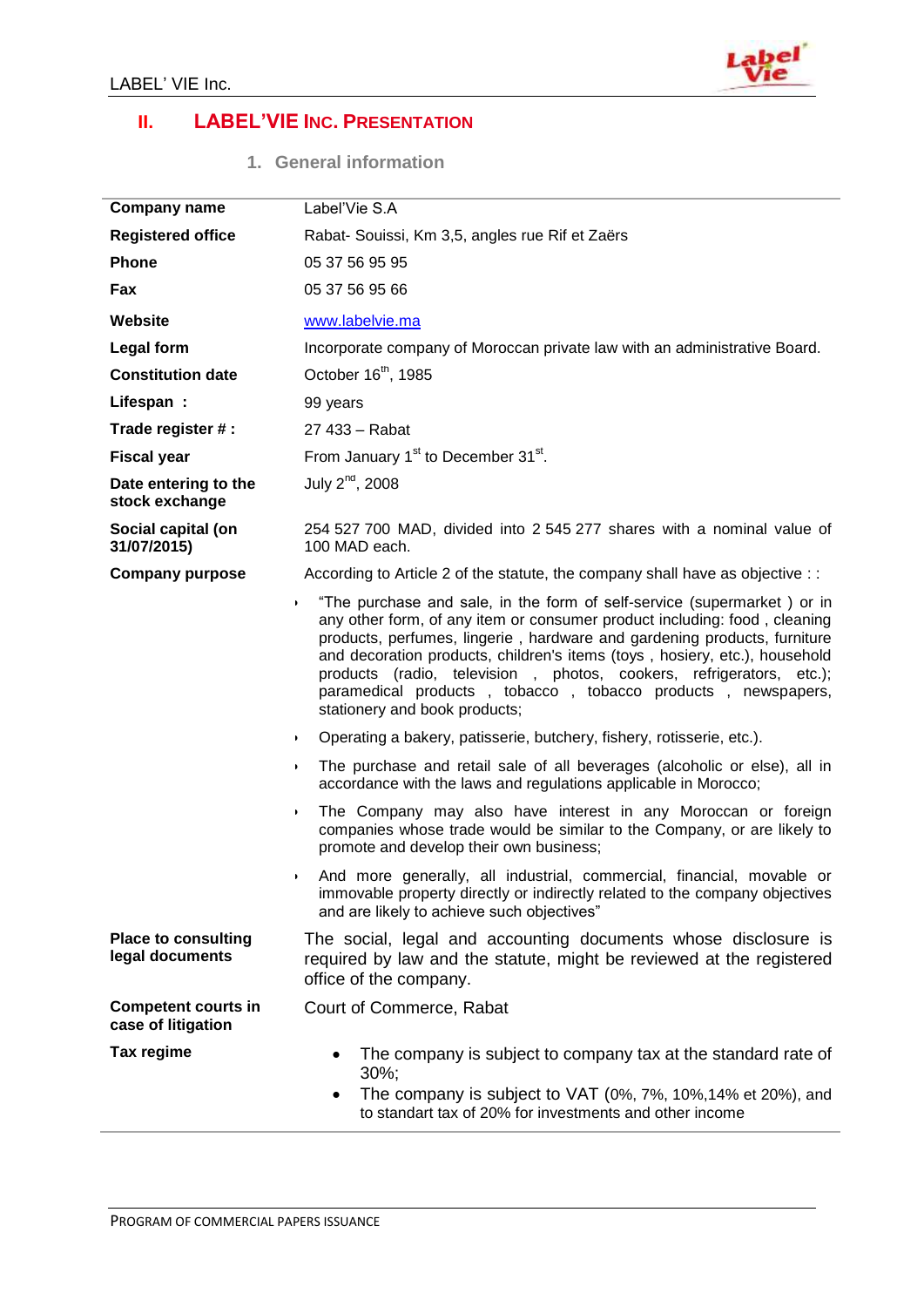

# **2. Information concerning the issuer's share capital**

On June 30<sup>th</sup>, 2015, the Label'Vie capital is distributed as follows:

|                                  | June 30th, 2015  |                                         |  |  |
|----------------------------------|------------------|-----------------------------------------|--|--|
| <b>Shareholders</b>              | Number of shares | % of share capital and<br>voting rights |  |  |
| <b>Retail Holding</b>            | 1 293 621        | 50,82%                                  |  |  |
| Saham Assurances (ex-CNIA SAADA) | 257 230          | 10.11%                                  |  |  |
| Arisaig Africa Consumer          | 202 750          | 7,97%                                   |  |  |
| ALJIA Holding (ex-ETAMAR)        | 106 455          | 4.18%                                   |  |  |
| Employees                        | 1627             | 0.06%                                   |  |  |
| Other                            | 2                | $0.0\%$                                 |  |  |
| <b>Floating shares</b>           | 683 592          | 26,86%                                  |  |  |
| <b>Total</b>                     | 2 545 277        | 100%                                    |  |  |

*Source : Label' Vie*

#### **3. Board of Directors Members**

| <b>Administrator</b>                 | Date of<br>nomination | <b>Reappointment</b><br>date | <b>Mandate end</b>            | Quality               | <b>Functions in</b><br>Label'Vie Inc. |
|--------------------------------------|-----------------------|------------------------------|-------------------------------|-----------------------|---------------------------------------|
|                                      |                       |                              | OGM reviewing                 | President of the      | President of the                      |
| Mr. Zouhair Bennani                  | 03/25/2004            | 06/27/2014                   | accounts for                  | Board of directors of | Board of directors of                 |
|                                      |                       |                              | vear 2019                     | Label'Vie Inc.        | Label'Vie Inc.                        |
|                                      |                       |                              | OGM reviewing                 | Director and general  | Director and general                  |
| Mr. Rachid Hadni                     | 03/25/2004            | 06/27/2014                   | accounts for                  | manager of            | manager of Label'Vie                  |
|                                      |                       |                              | vear 2019                     | Label'Vie Inc.        | Inc.                                  |
|                                      |                       |                              | OGM reviewing                 |                       |                                       |
| Mr. Saïd Ali                         | 06/20/2006            | 06/27/2014                   | accounts for                  | Administrator         | Intuitu personae                      |
|                                      |                       |                              | year 2019                     |                       |                                       |
| <b>Retail Holding</b>                |                       | 06/27/2014                   | OGM reviewing<br>accounts for | Administrator         |                                       |
| represented by M.<br>Zouhair Bennani | 03/25/2004            |                              | year 2019                     |                       |                                       |
|                                      |                       |                              | OGM reviewing                 |                       |                                       |
| Mr. Adil Bennani                     | 03/25/2007            | 06/27/2014                   | accounts for                  | Administrator         | Intuitu personae                      |
|                                      |                       |                              | year 2019                     |                       |                                       |
|                                      |                       |                              | OGM reviewing                 |                       |                                       |
| Unimer represented by                | 12/13/2007            | 06/27/2011                   | accounts for                  | Administrator         |                                       |
| Mr. Ismaïl Farih                     |                       |                              | year 2016                     |                       |                                       |
|                                      |                       |                              | OGM reviewing                 |                       |                                       |
| Mr. Mly Hafid El Alamy               | 12/13/2007            | 06/27/2011                   | accounts for                  | Administrator         | Intuitu personae                      |
|                                      |                       |                              | year 2016                     |                       |                                       |
|                                      |                       |                              | OGM reviewing                 |                       |                                       |
| Mr. Said Ibrahimi                    | 12/13/2007            | 06/27/2011                   | accounts for                  | Administrator         | Intuitu personae                      |
|                                      |                       |                              | year 2016                     |                       |                                       |
| Saham Assurances                     |                       |                              | OGM reviewing                 |                       |                                       |
| represented by Mme.                  | 10/10/2008            | 06/28/2012                   | accounts for                  | Administrator         |                                       |
| KawtarJohradi                        |                       |                              | year 2017                     |                       |                                       |
| Source: Label' Vie                   |                       |                              |                               |                       |                                       |

# On July 30th, 2015, the board of directors of Label'Vie is composed as follow:

# **4. Organizational flowchart**

#### On July 31<sup>th</sup>, 2015, the organizational flowchart of Label'Vie is as follows: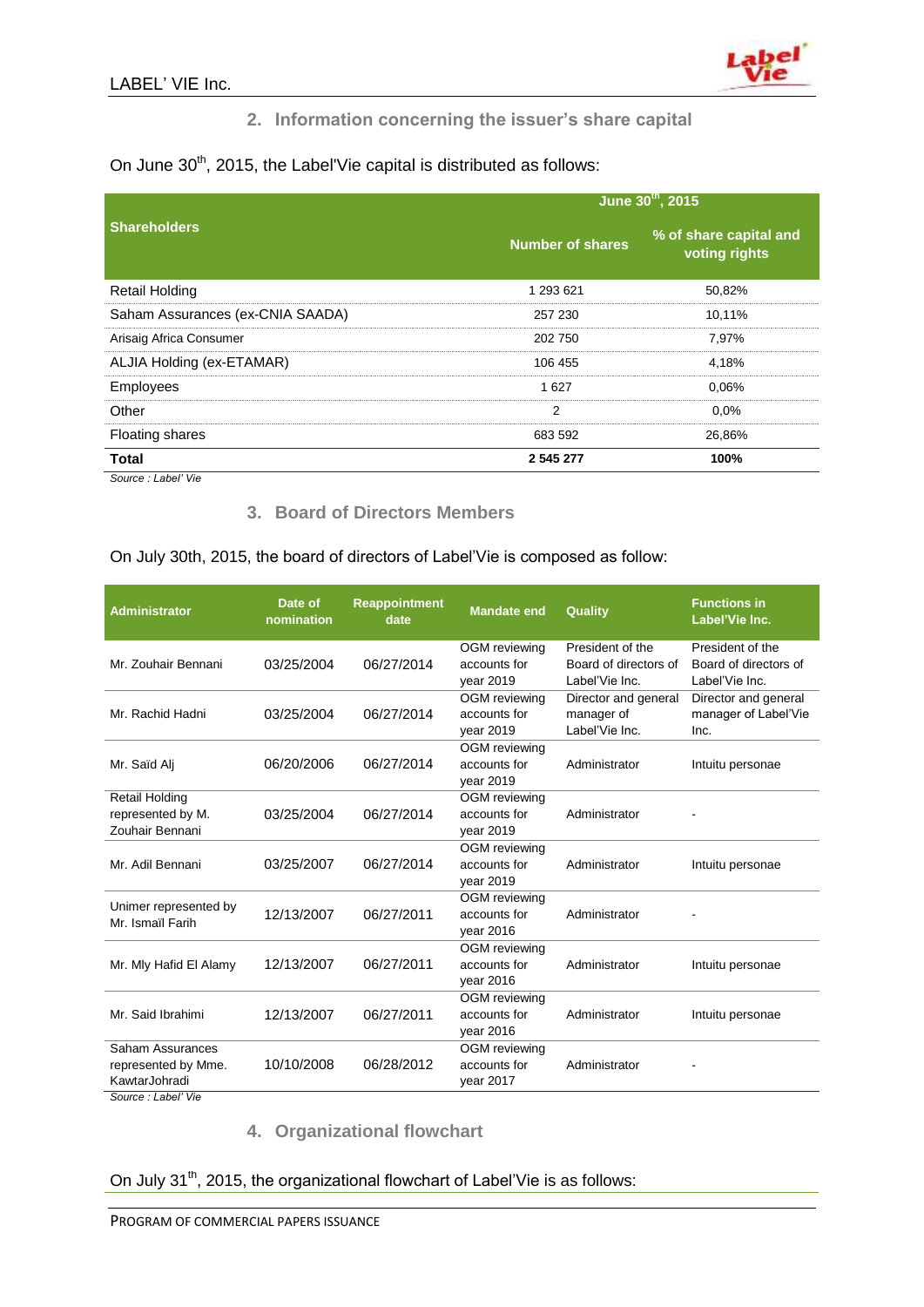#### LABEL' VIE Inc.





*Source : Label' Vie*

**5. Affiliation to the Best Financière Group**

Label'Vie Inc. is part of the Best Financière group whose legal structure is presented hereinafter:

**Legal organizational chart of Best financière in 07/31/2015:**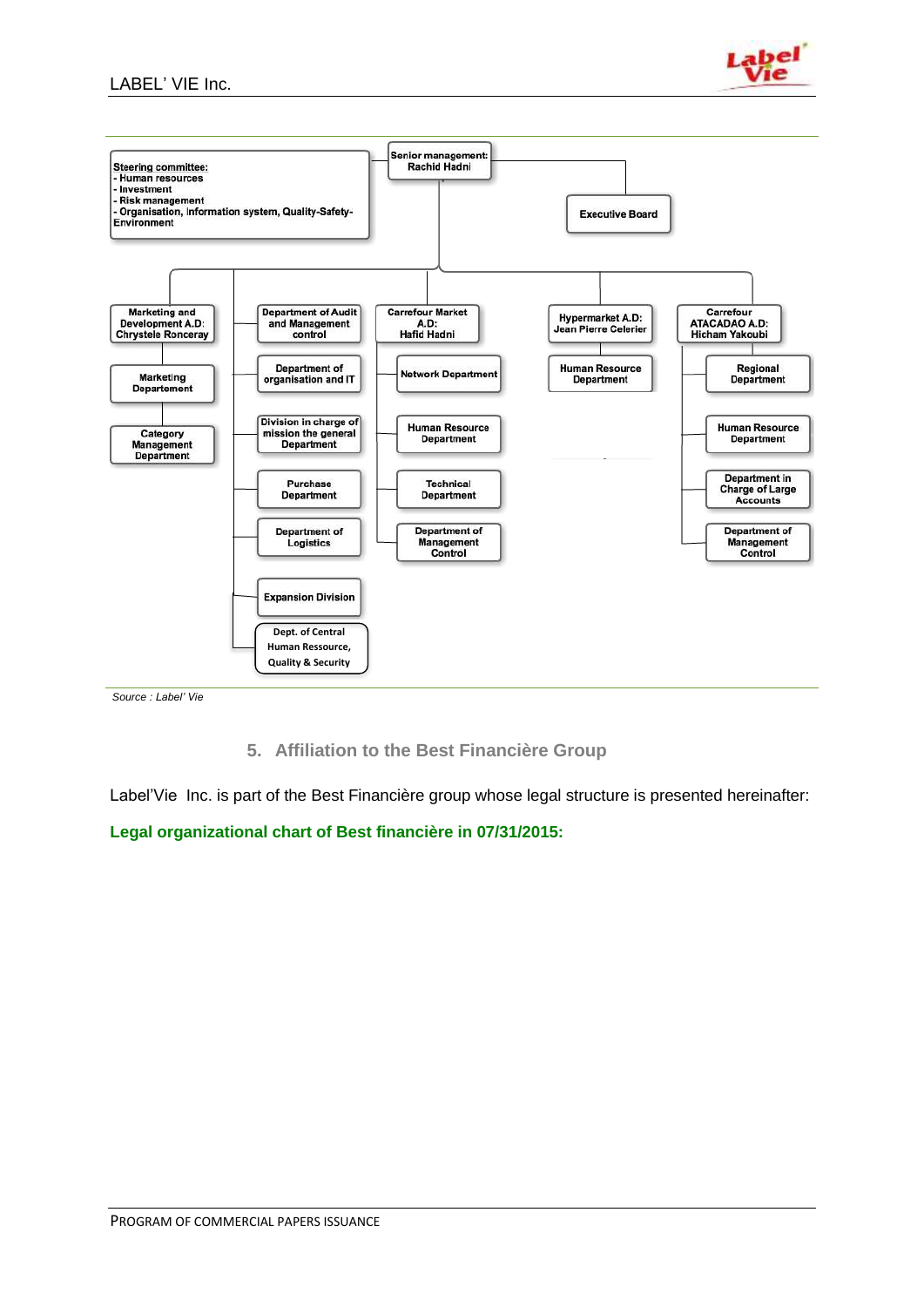



*Source : Label' Vie*

**6. Activity of Label'Vie**

| <b>In Million MAD</b> | 2012       | 2013    | Var 13/12  | 2014        | Var 14/13  |
|-----------------------|------------|---------|------------|-------------|------------|
| Sales of goods        | 5 1 6 6 .9 | 5 308.4 | $2.7\%$    | 5 760.2     | 8.5%       |
| In % of revenues      | $91.1\%$   | 91.7%   | $0.6$ pts  | 91.3%       | $-0.4$ pts |
| Sales of services     | 504.6      | 480.2   | $-4.8\%$   | 550.2       | 14.6%      |
| In % of revenues      | 8.9%       | 8.3%    | $-0.6$ pts | 8.7%        | $0.4$ pts  |
| <b>Total sales</b>    | 5 671.5    | 5788.6  | $2.1\%$    | 6 3 1 0 . 4 | $9.0\%$    |

*Source : Label'Vie*

#### **2013 – 2014 Evolution**

The Group sales went from MAD 5 788.64 million to MAD 6 310.4 million, hence an increase of 9%.

The sales of goods reached MAD 5 760.2 million by the end of 2014. This increase is explained as follow:

■ The increase of 3.2% in supermarket sales "Carrefour Market" to MAD 2 270 million;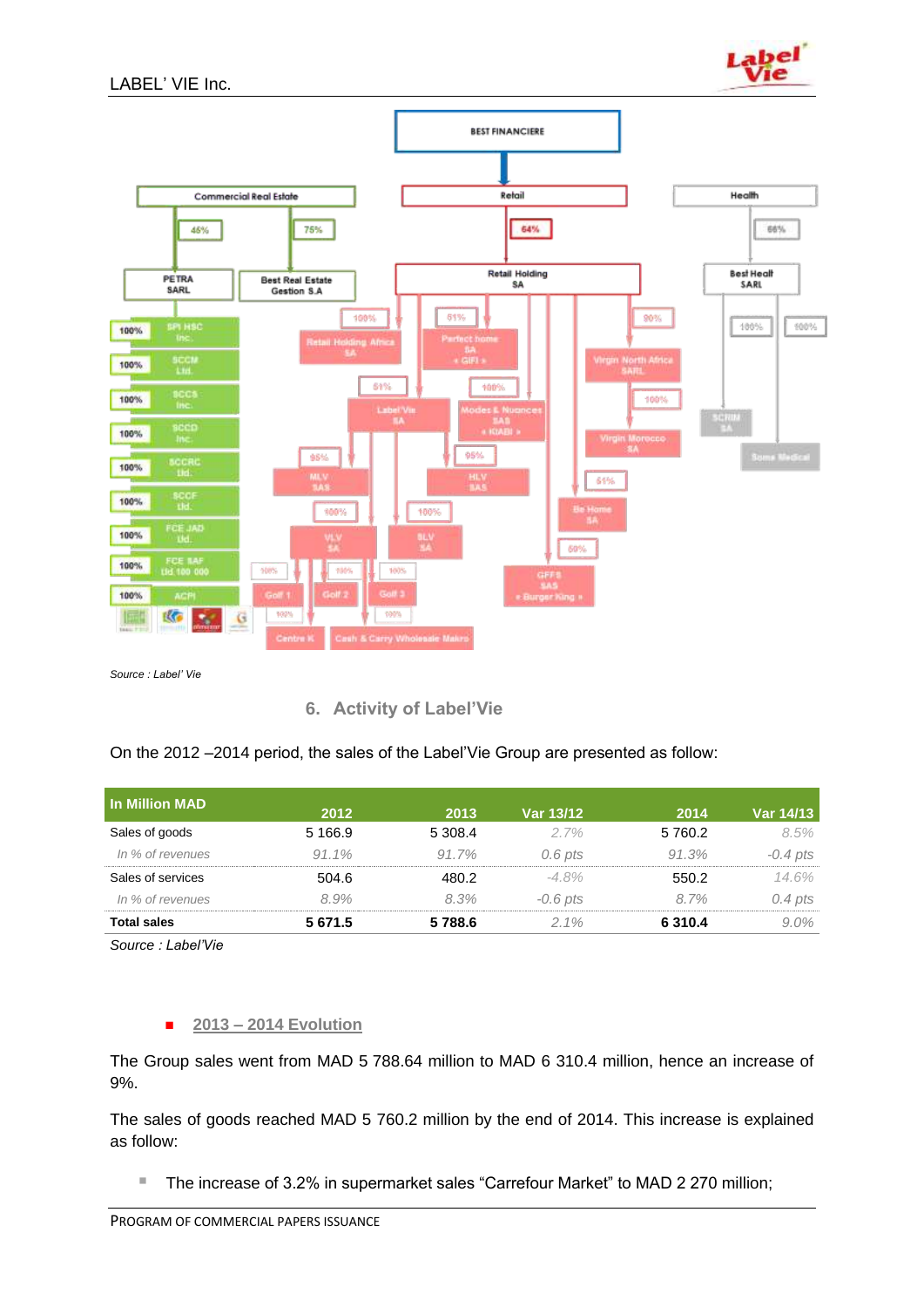

- The increase of 27.6% in hypermarkets' sales to MAD 837.74 million;
- The increase of 8.2% in Atacadao sales to MAD 2 652.8 million.

Likewise, sales of goods and produced services increased to 14.6% between 2013 and 2014, rising from MAD 480.2 million to MAD 550.2 million.

**2012 – 2013 Evolution**

In December  $31<sup>st</sup>$ , 2013, the Group's sales increased by 2.1% compared to 2012, from MAD 5 671.5 million to MAD 5 788.6 million.

Sales of goods reached MAD 5 308.4 million in 2013, which represents an increase of 2.7% compared to 2012. This evolution is mainly explained by:

- The increase of 5.1% in "Carrefour Market" sales to MAD 2 199.4 million t boosted by the opening of new supermarkets Anfa Place and Sidi Othman in Casablanca and Carrefour Market located in Beni Mellal
- The 26.7% increase of hypermarkets' sales to MAD 656.3 million sustained by the opening of the new Carrefour at Borj Fes, combined with a 1% increase in sales of existing stores;
- The 4.1% decrease of the Atacadao's sales to MAD 2 452.7 million due to the closing of Metro shops for a period of 30 days during the conversion, and the clearance of the nonalimentary stock which is not integrated in the Atacadao concept.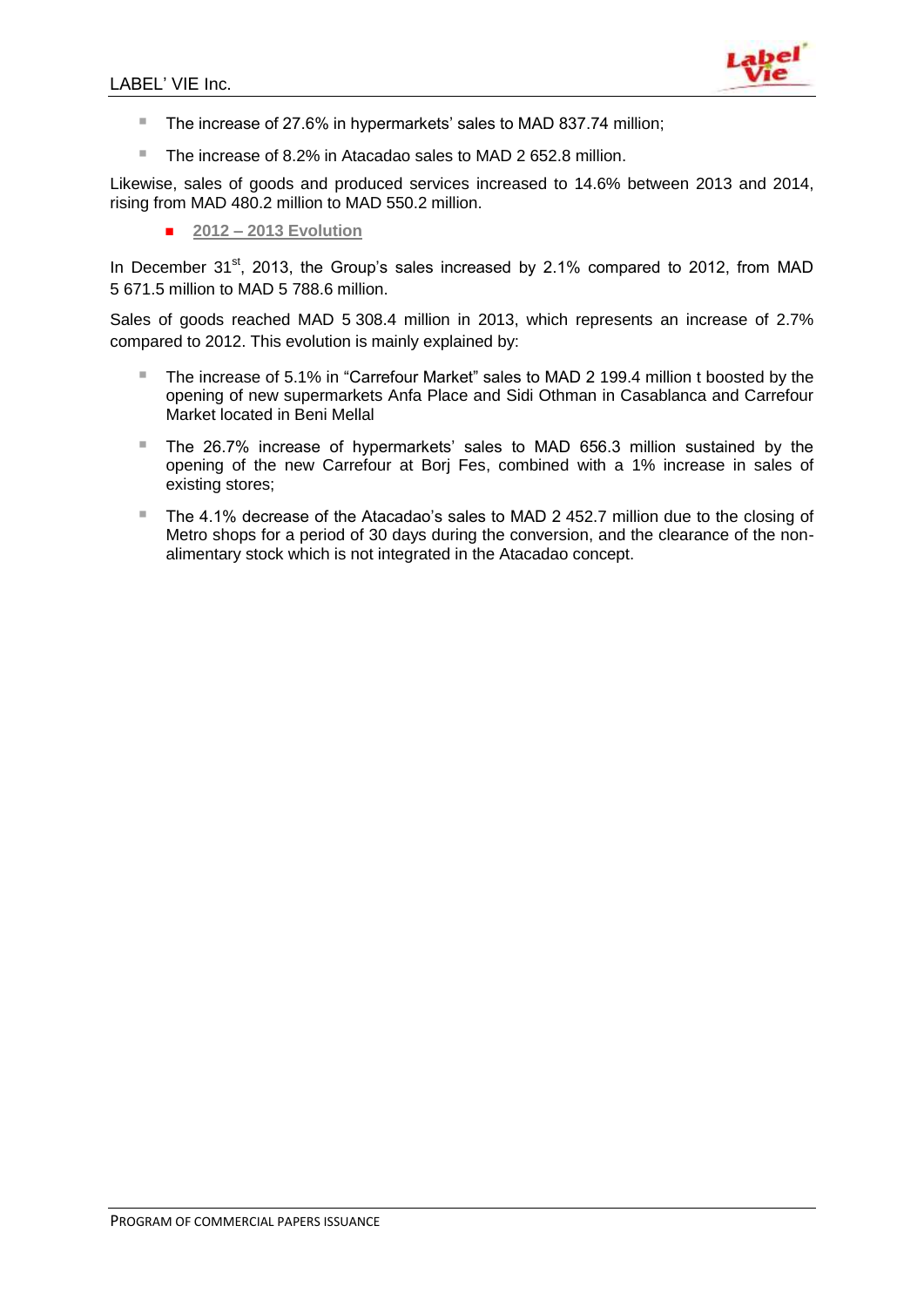# **III. CONSOLIDATED FINANCIAL STATEMENT OF LABEL'VIE INC.**

| <b>Assests - Million MAD</b>                                                  | 2012             | 2013                     | Var 13/12                | 2014             | Var 14/13                |
|-------------------------------------------------------------------------------|------------------|--------------------------|--------------------------|------------------|--------------------------|
| Intangible assets                                                             | 354.8            | 373.6                    | 5.3%                     | 424.9            | 13.7%                    |
| Intangible assets                                                             |                  |                          |                          |                  |                          |
| Patents, trademarks and similar rights and values                             | 161              | 169.8                    | 5.5%                     | 203.9            | 20.1%                    |
| Goodwill                                                                      | 7.8              | 17.8                     | >100%                    | 35.0             | 96.5%                    |
| Other intangible assets                                                       | 186              | 186                      |                          | 186.0            |                          |
| <b>Fixed assets</b><br>Lands                                                  | 0<br>2792.4      | 0<br>3029.3              | 8.5%                     | 0.0<br>3 0 3 0.3 | 0.0%                     |
|                                                                               |                  | 1                        |                          |                  |                          |
| Constructions                                                                 | 1764.90          | 823.90                   | 3.3%                     | 1 727.7          | $-5.3\%$                 |
| Technical installations, materials and tools                                  | 555.2            | 648.6                    | 16.8%                    | 625.9            | $-3.5%$                  |
| Transportation equipment                                                      | 199.5            | 191.4                    | $-4.1\%$                 | 222.6            | 16.3%                    |
| Furniture, office equipment and different fittings                            | 0.1              | 0.1                      | $0.0\%$                  | 0.4              | >100%                    |
| Other fixed assets                                                            | 131.3            | 197.7                    | 50.6%                    | 215.3            | 8.9%                     |
| Ongoing fixed assets                                                          | $\mathbf 0$      | 0                        | $\overline{\phantom{a}}$ | 0.0              |                          |
| <b>Financial Assets</b>                                                       | 141.4            | 167.6                    | 18.5%                    | 238.4            | 42.3%                    |
| <b>Fixed loans</b>                                                            | 80.7             | 80.1                     | $-0.7%$                  | 106.6            | 33.2%                    |
| Other financial receivables                                                   | 0.2              | 0.1                      | -50.0%                   | 0.1              | 25.0%                    |
| Equity securities                                                             | 23.9             | 23.4                     | $-2.1\%$                 | 29.9             | 27.8%                    |
| Other fixed securities                                                        | 56.6             | 56.6                     |                          | 76.6             | 35.3%                    |
| <b>Currency translation - Active</b>                                          | 0                | 0                        |                          | 0.0              |                          |
| Decrease in fixed receivables                                                 | 0                | $\bf{0}$                 | $\overline{\phantom{m}}$ | 0.0              | $\overline{\phantom{a}}$ |
| Increase in financial debts                                                   | 0                | $\mathbf 0$              |                          | 0.0              | $\overline{a}$           |
| <b>TOTAL I</b>                                                                | 0                | 0                        |                          | 0.0              | $\overline{\phantom{a}}$ |
| <b>STOCKS</b>                                                                 | 3 2 2 7 .9       | 3 483.0                  | 7.9%                     | 3561.8           | 2.3%                     |
| Goods                                                                         | 684.4            | 919.4                    | 34.3%                    | 998.5            | 8.6%                     |
| Materials and supplies, consumables                                           | 680.6            | 914.9                    | 34.4%                    | 994.5            | 8.7%                     |
| Ongoing products                                                              | 3.8              | 4.5                      | 18.4%                    | 4.1              | $-9.4%$                  |
| Intermediate and residual products                                            | 0                | 0                        |                          | 0.0              |                          |
| Finished products                                                             | 0                | 0                        |                          | 0.0              |                          |
| <b>Operating receivables</b><br>Trade receivables, deposits and down-payments | 0<br>1 3 2 6.9   | $\mathbf 0$<br>1 4 2 6.5 | 7.5%                     | 0.0<br>1722.0    | 20.7%                    |
| Suppliers and related accounts                                                | 32.4             | 21.2                     | $-34.6%$                 | 36.7             | 72.9%                    |
| Staff                                                                         | 811.6            | 793.9                    | $-2.2\%$                 | 852.9            | 7.4%                     |
|                                                                               |                  |                          |                          |                  |                          |
| <b>State</b>                                                                  | 6.4              | 7.6                      | 18.8%                    | 7.4              | $-2.3%$                  |
| Associates accounts                                                           | 353.8            | 438.3                    | 23.9%                    | 468.1            | 6.8%                     |
| Other receivables                                                             | 3.1              | 0.5                      | $-83.9%$                 | 0.0              | $-100.0\%$               |
| Prepayment and accrued income                                                 | 114.6            | 158.2                    | 38.0%                    | 308.5            | 95.0%                    |
| <b>Cash and investment securities</b>                                         | 5.0              | 6.8                      | 36.0%                    | 48.4             | $>100\%$                 |
| <b>Currency translation - Active</b>                                          | 127              | 57                       | $-55.1%$                 | 178.0            | >100%                    |
| (current assets)<br><b>TOTAL II</b>                                           | 0.3              | 0.3                      |                          | 0.2              | $-37.9%$                 |
|                                                                               | 0                | $\mathbf 0$              |                          | 0.0              |                          |
| Cash asset position<br>Checks and cash values                                 | 2 138.6<br>361.8 | 2 403.2<br>83.4          | 12.4%<br>$-76.9%$        | 2898.8<br>752.8  | 20.6%                    |
| Banks. TG et CP                                                               | 14.3             | 17.1                     | 19.6%                    | 34.0             | 99.0%                    |
| Imprest and flow-through - Fund                                               | 340.3            | 58.2                     | $-82.9%$                 | 708.8            | $>100\%$                 |
| <b>TOTAL III</b>                                                              | 7.2              | 8.1                      | 12.5%                    | 10.1             | 24.2%                    |
| <b>OVERALL TOTAL I+II+III</b>                                                 | 361.8            | 83.4                     | $-76.9%$                 | 752.8            | >100%                    |

#### **1. Balance sheet**

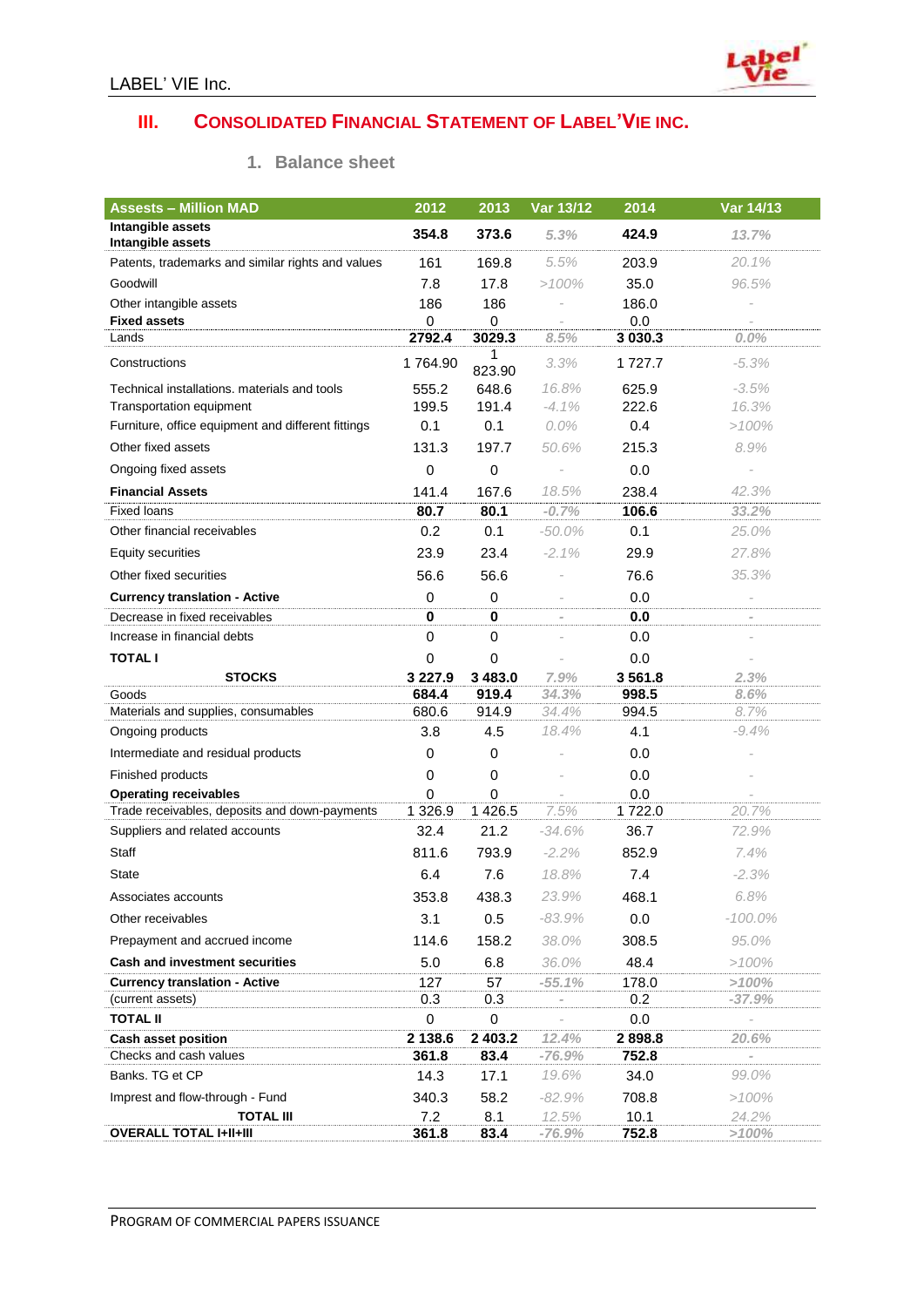# LABEL' VIE Inc.



| <b>Liability - Million MAD</b>                    | 2012             | 2013        | Var 13/12 | 2014    | Var 14/13      |
|---------------------------------------------------|------------------|-------------|-----------|---------|----------------|
| <b>EQUITY</b>                                     | 1 356.4          | 1 262.0     | $-7.0\%$  | 1 336.1 | 5.9%           |
| Social or personal capital (1)                    | 254.5            | 254.5       |           | 254.5   |                |
| Less: Shareholders. uncalled subscribed capital   |                  |             |           |         |                |
| Called capital Of which was transferred           | $\blacksquare$   | ٠           |           |         |                |
| Issue. merger and transfer premiums               | 783.4            | 783.4       |           | 783.4   |                |
| Goodwill                                          | 59.8             | 59.8        |           | 59.8    |                |
| Legal reserve                                     | 13.4             | 15.1        | 12.7%     | 17.7    | 16.9%          |
| Other reserve (Consolidated reserves)             | $-21.6$          | 61.9        |           | 59.4    | $-4.0\%$       |
| Retained earnings (2)                             | 150.2            | 32.7        | $-78.2%$  | 81.0    | >100%          |
| Net income pending allocation (2)                 | 0.0              | 0.0         |           | 0.0     |                |
| Consolidated net income                           | 116.7            | 54.6        | $-53.2\%$ | 80.3    | 47.1%          |
| <b>Minority interests</b>                         | 1.7              | 11.2        | >100%     | 9.9     | $-12.0%$       |
| Minority interests                                | 1.7              | 11.2        | $>100\%$  | 9.9     | $-12.0\%$      |
| <b>Financing liabilities</b>                      | 1725.1           | 1 715.4     | $-0.6%$   | 2 599.0 | 51.5%          |
| Bond issues                                       | 900.0            | 900.0       |           | 1 900.0 | $>100\%$       |
| Other financing liabilities                       | 825.1            | 815.4       | $-1.2\%$  | 699.0   | $-14.3%$       |
| Sustainable provisions of liabilities and charges | $2.2\phantom{0}$ | 3.0         | 36.8%     | 5.2     | 72.2%          |
| Provisions of liabilities                         | 2.2              | 3.0         | 36.8%     | 5.2     | 72.2%          |
| Provisions of charges                             | 0.0              | 0.0         |           | 0.0     |                |
| <b>Translation assets-liabilities</b>             | 0.0              | 0.0         |           | 0.0     | $\overline{a}$ |
| Increase in fixed receivables                     | 0.0              | 0.0         |           | 0.0     |                |
| Decrease of financing liabilities                 | 0.0              | 0.0         |           | 0.0     |                |
| Total I                                           | 3 0 8 5 . 4      | 2 9 9 1 . 7 | $-3.0\%$  | 3 950.1 | 32.0%          |
| <b>Current liabilities debts</b>                  | 2 4 6 8.6        | 2 709.3     | 9.8%      | 2845.9  | 5.0%           |
| Trade receivables and related accounts            | 1816.5           | 2 0 7 9 .0  | 14.5%     | 2 194.1 | 5.5%           |
| Customer payables. advances and down-payments     | 7.0              | 5.0         | $-28.1\%$ | 8.6     | 70.2%          |
| Staff                                             | 3.9              | 5.6         | 43.6%     | 5.9     | 5.4%           |
| Social bodies                                     | 10.3             | 11.4        | 10.7%     | 10.7    | $-6.0\%$       |
| State                                             | 589.3            | 573.7       | $-2.6%$   | 591.4   | 3.1%           |
| Associated accounts                               | 0.0              | 0.1         |           | 0.0     | 1.5%           |
| Other assets                                      | 13.1             | 3.9         | $-70.2%$  | 3.2     | $-17.6%$       |
| Accruals and deferred income                      | 28.5             | 30.6        | 7.3%      | 32.0    | 4.7%           |
| Other provisions for liabilities and charges      | 5.2              | 1.4         | $-73.8%$  | 67.1    | >100%          |
| <b>Currency translation - Passive</b>             | 0.3              | 0.1         | $-66.7%$  | 0.3     | >100%          |
| <b>Total II</b>                                   | 2 474.1          | 2 710.8     | $9.6\%$   | 2913.34 | 7.5%           |
| <b>Liability cash flow</b>                        | 168.5            | 268.1       | 59.1%     | 350.0   | 30.5%          |
| Discount credit                                   | 0.0              | 0.0         |           | 0.0     |                |
| Cash loans                                        | 168.5            | 268.1       | 59.1%     | 350.0   | 30.5%          |
| Banks (Credit balances)                           | 0.0              | 0.0         |           | 0.0     |                |
| <b>Total III</b>                                  | 168.5            | 268.1       | 59.1%     | 350.0   | 30.5%          |
| <b>OVERALL TOTAL I+II+III</b>                     | 5728.0           | 5 970.5     | 4.2%      | 7 213.5 | 20.8%          |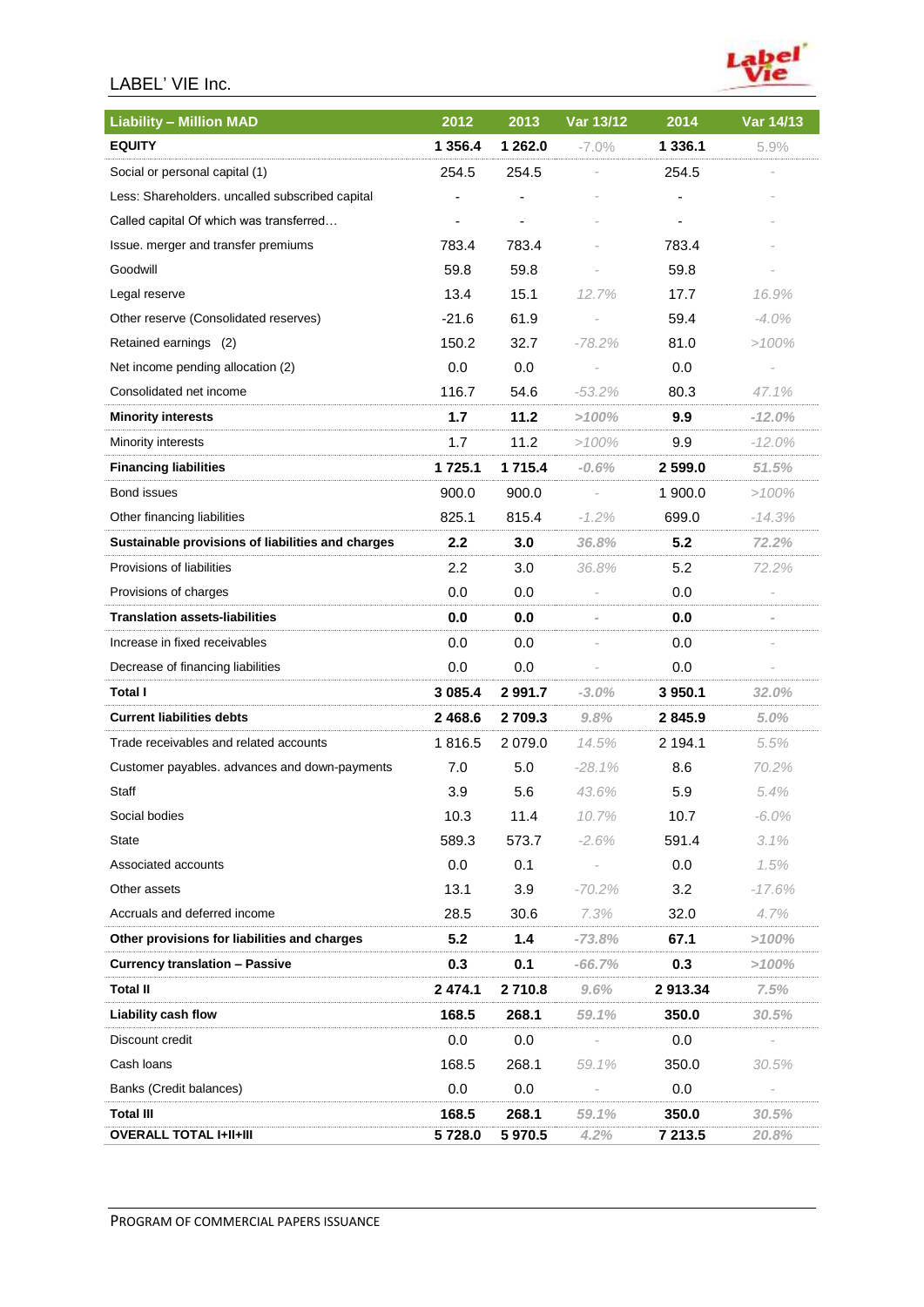

# **2. Revenue and expense accounts**

| En MDh                                              | 2012        | 2013        | Var 13/12 | 2014       | Var 14/13 |
|-----------------------------------------------------|-------------|-------------|-----------|------------|-----------|
| Goods sales (as it is)                              | 5 166.9     | 5 308.4     | 2.7%      | 5760.2     | 8.5%      |
| Sales of goods and services produced                | 504.6       | 480.2       | -4.8%     | 550.2      | 14.6%     |
| <b>Consolidated turnovers</b>                       | 5 671.5     | 5788.6      | 2.1%      | 6 310.4    | 9.0%      |
| <b>Reversals</b>                                    | 37.3        | 42.1        | 12.7%     | 91.5       | $>100\%$  |
| Consolidated operating revenues I                   | 5708.9      | 5830.6      | 2.1%      | 6401.9     | 9.8%      |
| Purchased service resold                            | 4726.6      | 4 8 1 2 . 9 | 1.8%      | 5 2 1 6 .9 | $8.4\%$   |
| Consumed purchases of materials and supplies        | 111.2       | 111.6       | 0.3%      | 121.2      | 8.7%      |
| Other external expenses                             | 260.7       | 284.2       | $9.0\%$   | 315.6      | 11.0%     |
| Taxes                                               | 29.3        | 30.4        | 3.8%      | 39.3       | 29.3%     |
| Staff expenses                                      | 258.4       | 282.9       | 9.5%      | 296.9      | 4.9%      |
| Other operation expenses                            | 0           | $\pmb{0}$   |           | 44.2       | $>100\%$  |
| Operating charges                                   | 154.9       | 168.8       | $9.0\%$   | 197.5      | 17.0%     |
| <b>Consolidated operating charges II</b>            | 5 5 4 1 . 2 | 5 690.8     | 2.7%      | 6 231.7    | 9.5%      |
| Operating results (I-II) III                        | 167.7       | 139.9       | $-16.6%$  | 170.2      | 21.7%     |
| Income from equity securities and fixed securities  | 0.6         | 0.0         | $-98.9%$  | 0.0        | 4.3%      |
| Exchange gains                                      | 0.9         | 0.2         | $-78.6%$  | 0.9        | >100%     |
| Interest and other financial revenue                | 9.7         | 15.2        | 56.4%     | 42.0       | $>100\%$  |
| Financial reversals: transfer of expenses           | 9.5         | 12.1        | 27.9%     | 20.3       | 67.4%     |
| <b>Financial expenses IV</b>                        | 20.7        | 27.5        | 32.8%     | 63.3       | >100%     |
| Interest charges                                    | 110.0       | 117.8       | $7.1\%$   | 147.7      | 25.3%     |
| Exchange loss                                       | 0.7         | 0.8         | 11.2%     | 1.0        | 30.2%     |
| Other financial expenses                            | 0.8         | 0.3         | $-65.4%$  | 2.8        | $>100\%$  |
| <b>Financial allocations</b>                        | 0.3         | 0.4         | 25.1%     | 0.2        | $-38.0\%$ |
| <b>Financial expenses V</b>                         | 111.8       | 119.3       | 6.6%      | 151.7      | 27.2%     |
| Financial revenues (IV-V) VI                        | $-91.1$     | $-91.8$     | $-0.7%$   | $-88.4$    | 3.6%      |
| Current revenues (III+VI) VII                       | 76.6        | 48.1        | $-37.2%$  | 81.8       | 70.1%     |
| Proceeds of sale of fixed assets                    | 151.1       | 86.7        | $-42.6%$  | 466.2      | >100%     |
| Other non-current revenues                          | 7.4         | 6.3         | $-15.9%$  | 17.4       | >100%     |
| <b>Non-current revenues VIII</b>                    | 158.5       | 92.9        | $-41.4%$  | 483.6      | >100%     |
| Net value of sold fixed asset repayment             | 81.2        | 39.4        | $-51.5%$  | 363.0      | $>100\%$  |
| Other non-current expenses                          | 8.7         | 10.1        | 16.4%     | 61.9       | $>100\%$  |
| Non-current allocations to repayment and provisions | 0.0         | 2.5         |           | 24.6       | $>100\%$  |
| Non-current expenses IX                             | 89.9        | 52.0        | $-42.1%$  | 449.5      | >100%     |
| Non-current revenue (VIII-IX) X                     | 68.6        | 40.9        | -40.4%    | 34.1       | $-16.6%$  |
| Pre-tax revenues (VII+X) XI                         | 145.2       | 89.0        | $-38.7%$  | 115.9      | 30.3%     |
| Revenue taxes                                       | 28.5        | 34.3        | 20.6%     | 35.6       | 3.8%      |
| Net revenue                                         | 116.7       | 54.6        | $-53.2%$  | 80.3       | 47.0%     |
| Net revenues Group share                            | 117.8       | 55.9        | $-52.5%$  | 81.0       | 44.8%     |
| <b>Minority net revenues</b>                        | $-1.1$      | $-1.3$      | $-19.1%$  | $-0.7$     | 44.6%     |

*Source : Label'Vie*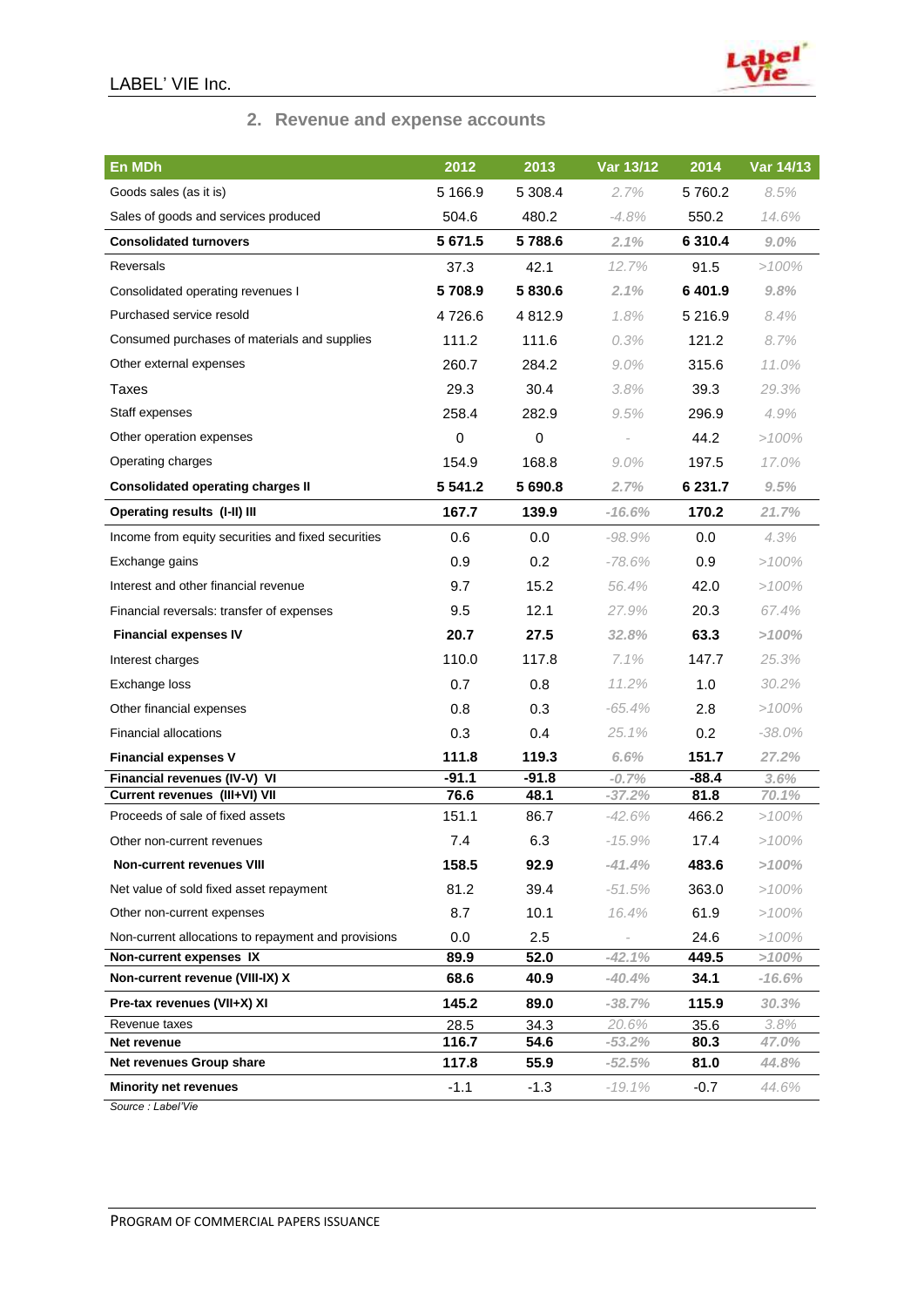

# **IV. RISK FACTORS**

**1. Economic risks** 

Future revenues and results of the Label'Vie Group depend on the development of the Moroccan economy.

The main activity of Label'Vie Group is selling consumer products. Thus, the turnover and profitability of the Label'Vie Group depend on the change of Moroccan consumer demand. The change of consumption in Morocco is correlated to changes in the economic situation of the country and, more particularly, to the disposable income of the population. The tightening or lower future growth of the Moroccan economy could have a negative impact on the increasing number of consumers and the average basket.

Economic risk is however mitigated in the case of Label'Vie Group, due to its structure of turnover, which mainly consist of selling alimentary products, thus there are a necessity.

**2. Competitive risk**

Competitive risk includes the risk of an emerging organized new competitor as well as the risk of losing ground before existing competitors. Label'Vie Group may thus face intensifying competition within the Moroccan retail market because of competing brands development, resulting therefore in a loss of market share and lower revenues of Label'Vie Group.

**3. Investment risk**

Investment risk is the risk of not achieving projects within the time and budget originally planned, which would induce a gap in project performance. However, Label'Vie Group has a rich experience in conducting store openings projects, supported by experts from Best Real Estate. In addition, the VLV Real Estates also has a huge expertise in land management. Conversely, investment risk is reduced so far; all thanks to the decision made relative to gathering a team that is entirely dedicated to managing development, and who benefits from the experience of different Label'Vie Group operational departments.

The Label'Vie Group has also at hand the expertise of its partner, Carrefour International Partnership to carry out the development of new Carrefour hypermarkets.

In addition, the investment risk also includes certain risks relative to the shifts in real estate prices in Morocco. Demand on urban real estate is increasing due to population growth, increasing urbanization rate and easy access to credit. There is a greater probability that the property prices will continue increasing is important. This situation is considered a risk factor for Label'Vie Group, if it fails to limit the impact of auctioneering commercial real estate in its investment program.

This risk is however mitigated by the willingness of the State to create 15 new cities by 2020. These satellite towns constitute an offer of additional land in urban areas, which would tend to mitigate soaring prices.

# **4. Management risk**

As part of its business, the Label'Vie Group is subject to several risk management including: risks related to foods, to theft and fraud, as well as risks related to human resources.